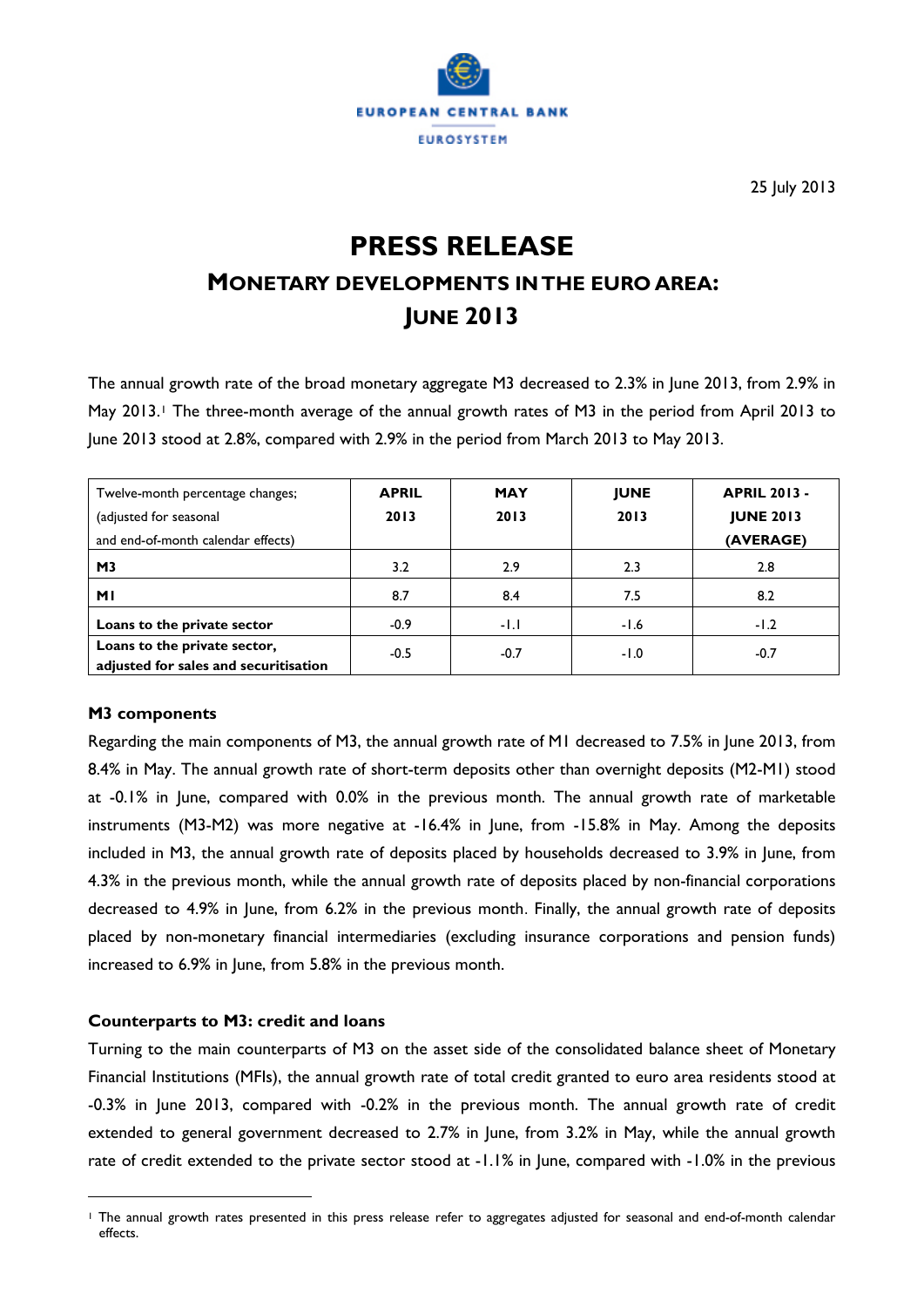month. Among the components of credit to the private sector, the annual growth rate of loans was more negative at -1.6% in June, from -1.1% in the previous month (adjusted for loan sales and securitisation<sup>[2](#page-1-0)</sup>, the rate was more negative at -1.0%, from -0.7% in the previous month). The annual growth rate of loans to households decreased to 0.0% in June, from 0.2% in May (adjusted for loan sales and securitisation, the rate stood at 0.3%, unchanged from the previous month). The annual growth rate of lending for house purchase, the most important component of household loans, decreased to 0.8% in June, from 1.0% in the previous month. The annual growth rate of loans to non-financial corporations stood at -3.2% in June, compared with -3.1% in the previous month (adjusted for loan sales and securitisation, the rate was more negative at -2.3% in June, from -2.1% in the previous month). Finally, the annual growth rate of loans to non-monetary financial intermediaries (excluding insurance corporations and pension funds) decreased to -3.2% in June, from 0.3% in the previous month.

#### **Other counterparts**

Over the 12 months up to June 2013, the net external asset position of the euro area MFI sector increased by €288 billion, compared with an increase of €267 billion over the 12 months up to May. The annual growth rate of longer-term financial liabilities of the MFI sector stood at -0.9% in June, unchanged from the previous month.

### *Notes*

- *Further predefined tables, statistical data and methodological notes, as well as the advance release calendar, are available on the ECB's website at [http://www.ecb.europa.eu/stats/money/aggregates/aggr/html/index.en.html.](http://www.ecb.europa.eu/stats/money/aggregates/aggr/html/index.en.html)*
- *A set of tables showing euro area monetary developments and MFI balance sheets for the euro area and euro area countries, together with a user-friendly facility for downloading data, is available in the ECB's Statistical Data Warehouse at <http://sdw.ecb.europa.eu/reports.do?node=1000003503>.*

**European Central Bank** Directorate General Communications and Language Services Press and Information Division Kaiserstrasse 29, D-60311 Frankfurt am Main Tel.: +49 69 1344 7455, Fax: +49 69 1344 7404 Internet: [http://www.ecb.europa.eu](http://www.ecb.europa.eu/)

**Reproduction is permitted provided that the source is acknowledged.**

<span id="page-1-0"></span> $2$  Adjusted for the derecognition of loans from the MFIs' statistical balance sheets due to their sale or securitisation.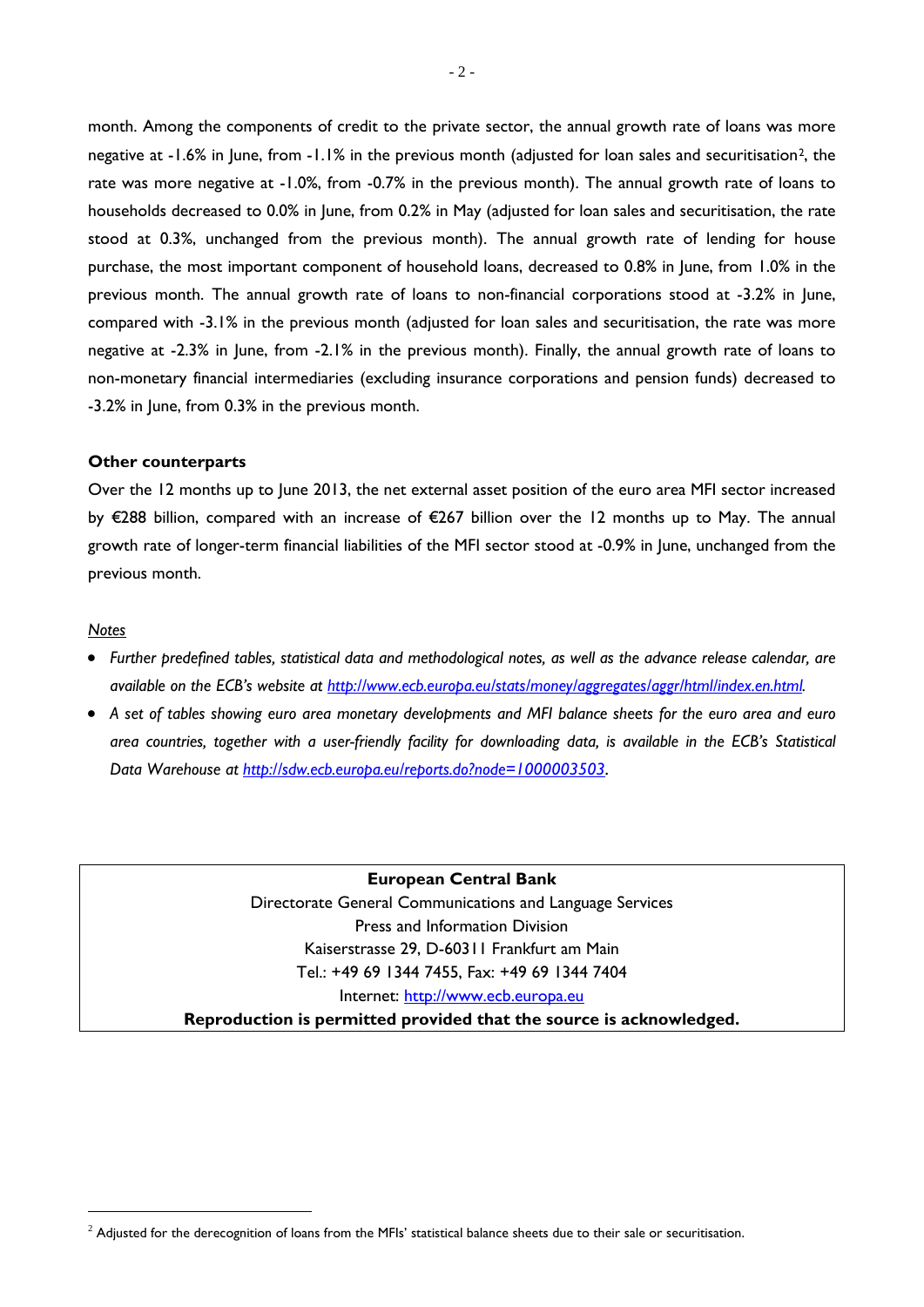#### **1 Monetary developments in the euro area: JUNE 2013** (EUR billions and annual percentage changes; data adjusted for seasonal effects)

|                                                                                                                                                                                                                                                                                                                                      | <b>END-OF-</b><br><b>MONTH</b><br><b>LEVEL</b>                              | <b>MONTHLY FLOW</b> <sup>b)</sup>                                                    |                                                              | <b>ANNUAL GROWTH RATE</b>                                               |                                                                            |                                                                               |                                                                               |
|--------------------------------------------------------------------------------------------------------------------------------------------------------------------------------------------------------------------------------------------------------------------------------------------------------------------------------------|-----------------------------------------------------------------------------|--------------------------------------------------------------------------------------|--------------------------------------------------------------|-------------------------------------------------------------------------|----------------------------------------------------------------------------|-------------------------------------------------------------------------------|-------------------------------------------------------------------------------|
|                                                                                                                                                                                                                                                                                                                                      | <b>JUNE</b><br>2013                                                         | <b>APRIL</b><br>2013                                                                 | MAY<br>2013                                                  | JUNE<br>2013                                                            | <b>APRIL</b><br>2013                                                       | MAY<br>2013                                                                   | <b>JUNE</b><br>2013                                                           |
| <b>COMPONENTS OF M3<sup>c)</sup></b>                                                                                                                                                                                                                                                                                                 |                                                                             |                                                                                      |                                                              |                                                                         |                                                                            |                                                                               |                                                                               |
| $M3$ (= items 1.3, 1.6 and 1.11)<br>$\bf(1)$                                                                                                                                                                                                                                                                                         | 9809                                                                        | 17                                                                                   | 26                                                           | $-38$                                                                   | 3.2                                                                        | 2.9                                                                           | 2.3                                                                           |
| (1.1)<br>Currency in circulation<br>Overnight deposits<br>(1.2)<br>$(1.3)$ M1 (items 1.1 and 1.2)                                                                                                                                                                                                                                    | 879<br>4373<br>5253                                                         | 11<br>22<br>33                                                                       | $\theta$<br>51<br>51                                         | $\overline{0}$<br>$-30$<br>$-30$                                        | 3.4<br>9.8<br>8.7                                                          | 2.6<br>9.7<br>8.4                                                             | 2.1<br>8.6<br>7.5                                                             |
| (1.4)<br>Deposits with an agreed maturity of up to two years<br>Deposits redeemable at notice of up to three months<br>(1.5)<br>Other short term deposits (items 1.4 and 1.5)<br>(1.6)<br>$(1.7)$ M2 (items 1.3 and 1.6)                                                                                                             | 1745<br>2123<br>3868<br>9121                                                | -16<br>9<br>$-7$<br>26                                                               | $-23$<br>8<br>$-15$<br>36                                    | $\mathbf{0}$<br>$\overline{4}$<br>$\overline{4}$<br>$-26$               | $-6.1$<br>5.9<br>0.1<br>4.9                                                | $-6.2$<br>5.7<br>0.0<br>4.7                                                   | $-5.9$<br>5.4<br>$-0.1$<br>4.1                                                |
| (1.8)<br>Repurchase agreements<br>(1.9)<br>Money market fund shares/units<br>Debt securities issued with a maturity of up to two years<br>(1.10)<br>$(1.11)$ Marketable instruments (items 1.8, 1.9 and 1.10)                                                                                                                        | 117<br>434<br>138<br>688                                                    | $\mathbf{0}$<br>-10<br>$\mathbf{1}$<br>-9                                            | $\theta$<br>$-4$<br>-6<br>$-10$                              | -6<br>$-10$<br>$\overline{4}$<br>$-12$                                  | $-6.8$<br>$-9.2$<br>$-30.1$<br>$-14.0$                                     | $-6.2$<br>$-11.7$<br>$-32.3$<br>$-15.8$                                       | $-9.6$<br>$-12.1$<br>$-31.1$<br>$-16.4$                                       |
| <b>COUNTERPARTS OF M3</b>                                                                                                                                                                                                                                                                                                            |                                                                             |                                                                                      |                                                              |                                                                         |                                                                            |                                                                               |                                                                               |
| <b>MFI</b> liabilities:                                                                                                                                                                                                                                                                                                              |                                                                             |                                                                                      |                                                              |                                                                         |                                                                            |                                                                               |                                                                               |
| (2)<br>Holdings against central government d)                                                                                                                                                                                                                                                                                        | 307                                                                         | $-38$                                                                                | 51                                                           | $-2$                                                                    | $-12.7$                                                                    | $-0.3$                                                                        | 3.6                                                                           |
| (3)<br>Longer-term financial liabilities vis-a-vis<br><i>other euro area residents</i> ( $=$ items 3.1 to 3.4)                                                                                                                                                                                                                       | 7385                                                                        | $-20$                                                                                | $\boldsymbol{0}$                                             | $-11$                                                                   | $-1.4$                                                                     | $-0.9$                                                                        | $-0.9$                                                                        |
| Deposits with an agreed maturity of over two years<br>(3.1)<br>Deposits redeemable at notice of over three months<br>(3.2)<br>Debt securities issued with a maturity of over two years<br>(3.3)<br>(3.4)<br>Capital and reserves                                                                                                     | 2405<br>97<br>2556<br>2327                                                  | $-11$<br>$-1$<br>$-21$<br>14                                                         | 11<br>$-2$<br>$-18$<br>9                                     | -1<br>$-1$<br>$-25$<br>13                                               | $-5.1$<br>$-13.3$<br>$-4.6$<br>7.2                                         | $-3.6$<br>$-14.5$<br>$-4.5$<br>7.0                                            | $-2.9$<br>$-14.8$<br>$-5.1$<br>6.9                                            |
| <b>MFI</b> assets:                                                                                                                                                                                                                                                                                                                   |                                                                             |                                                                                      |                                                              |                                                                         |                                                                            |                                                                               |                                                                               |
| <i>Credit to euro area residents</i> $($ = items 4.1 and 4.2)<br>(4)<br>(4.1)<br>Credit to general government<br>Loans<br>Securities other than shares<br>Credit to other euro area residents<br>(4.2)<br>Loans $e$ )<br>loans adjusted for sales and securitisation f)<br>Securities other than shares<br>Shares and other equities | 16390<br>3453<br>1113<br>2340<br>12937<br>10706<br><b>ND</b><br>1430<br>801 | $-37$<br>$-2$<br>$\overline{c}$<br>$-5$<br>$-35$<br>$-28$<br>$-28$<br>$\Omega$<br>-7 | 5<br>22<br>$-18$<br>40<br>$-16$<br>$-33$<br>$-27$<br>7<br>10 | $-37$<br>$\overline{4}$<br>$-20$<br>23<br>-40<br>-46<br>-44<br>-6<br>12 | 0.0<br>3.5<br>$-0.9$<br>5.9<br>$-0.9$<br>$-0.9$<br>$-0.5$<br>$-4.3$<br>5.8 | $-0.2$<br>3.2<br>$-3.2$<br>6.7<br>$-1.0$<br>$-1.1$<br>$-0.7$<br>$-3.8$<br>6.4 | $-0.3$<br>2.7<br>$-5.9$<br>7.3<br>$-1.1$<br>$-1.6$<br>$-1.0$<br>$-2.2$<br>7.9 |
| (5)<br>Net external assets                                                                                                                                                                                                                                                                                                           | 1014                                                                        | 14                                                                                   | 65                                                           | 11                                                                      | <b>ND</b>                                                                  | ND                                                                            | ND                                                                            |
| Other counterparts of M3 (residual)<br>(6)<br>$(= M3 + items 2, 3 - items 4, 5)$<br>of which:                                                                                                                                                                                                                                        | 97                                                                          | $-17$                                                                                | 7                                                            | $-25$                                                                   | ND                                                                         | ND                                                                            | ND                                                                            |
| Repos with central counterparties (liabilities) $(+)$ s)<br>(6.1)<br>Reverse repos to central counterparties (assets)(-) $\beta$ )<br>(6.2)                                                                                                                                                                                          | 343<br>253                                                                  | $-14$<br>$^{\rm -7}$                                                                 | 10<br>$10\,$                                                 | 33<br>15                                                                | 14.0<br>29.8                                                               | 7.4<br>31.6                                                                   | 16.3<br>42.7                                                                  |

a) Figures may not add up due to rounding. The information in this table is based on consolidated balance sheet statistics reported by monetary financial institutions (MFIs).<br>These include the Eurosystem, credit institutio

c) Liabilities of MFIs and specific units of central government (post offices, treasury) vis-à-vis non-MFI euro area residents excluding central government.

d) Includes holdings of the central government of deposits with the MFI sector and of securities issued by the MFI sector.<br>e) For further breakdowns see Table 4.<br>f) Adjusted for the derecognition of loans from the MFI stat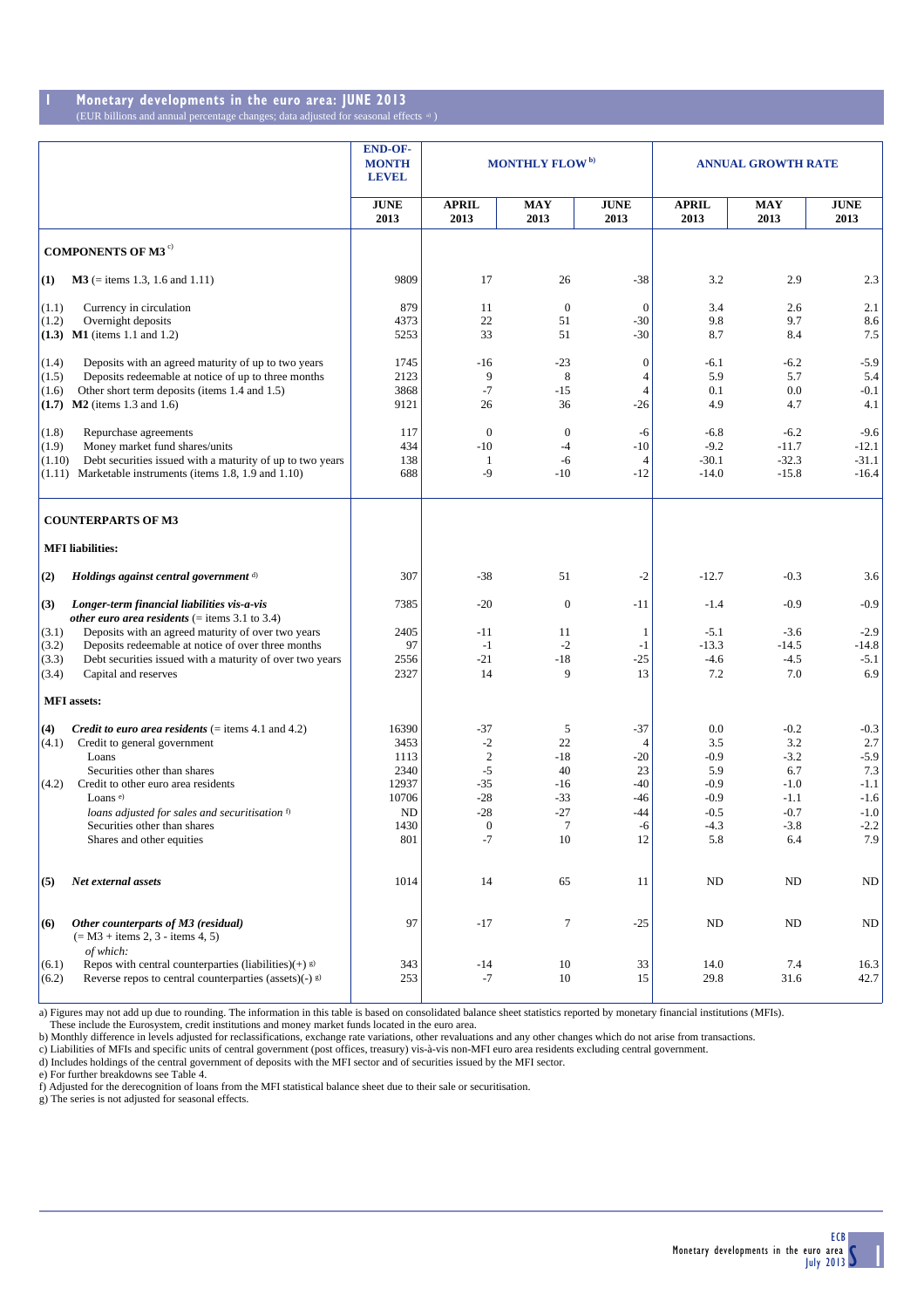# **2 Breakdown of deposits in M3 by holding sector and type: JUNE 2013**

| (EUR billions and annual percentage changes; data adjusted for seasonal effects <sup>a)</sup> |  |  |
|-----------------------------------------------------------------------------------------------|--|--|

|                                                                                                                         | <b>END-OF-</b><br><b>MONTH</b><br><b>LEVEL</b> | <b>MONTHLY FLOW</b> <sup>b)</sup> |                    | <b>ANNUAL GROWTH RATE</b> |                      |                    |                     |
|-------------------------------------------------------------------------------------------------------------------------|------------------------------------------------|-----------------------------------|--------------------|---------------------------|----------------------|--------------------|---------------------|
|                                                                                                                         | <b>JUNE</b><br>2013                            | <b>APRIL</b><br>2013              | <b>MAY</b><br>2013 | <b>JUNE</b><br>2013       | <b>APRIL</b><br>2013 | <b>MAY</b><br>2013 | <b>JUNE</b><br>2013 |
| <b>BREAKDOWN OF DEPOSITS IN M3</b>                                                                                      |                                                |                                   |                    |                           |                      |                    |                     |
| <b>Total deposits</b> (= items 1, 2, 3, 4 and 5)                                                                        | 8358                                           | 15                                | 37                 | $-31$                     | 4.8                  | 4.7                | 4.1                 |
| (1) Deposits placed by households $\circ$ )                                                                             | 5373                                           | 9                                 | 15                 | -4                        | 4.0                  | 4.3                | 3.9                 |
| (1.1)<br>Overnight deposits                                                                                             | 2438                                           | 14                                | 14                 | $\sqrt{2}$                | 6.9                  | 7.5                | 6.7                 |
| Deposits with an agreed maturity of up to two years<br>(1.2)                                                            | 936                                            | $-11$                             | $-6$               | -9                        | $-3.6$               | $-3.4$             | $-3.8$              |
| Deposits redeemable at notice of up to three months<br>(1.3)                                                            | 1993                                           | 8                                 | $\overline{7}$     | 3                         | 5.2                  | 5.1                | 4.8                 |
| Repurchase agreements<br>(1.4)                                                                                          | 6                                              | $-1$                              | $\Omega$           | $\theta$                  | $-59.2$              | $-57.4$            | $-56.7$             |
| $(2)$ Deposits placed by non-financial corporations                                                                     | 1639                                           | 1                                 | $\overline{4}$     | $-11$                     | 6.2                  | 6.2                | 4.9                 |
| Overnight deposits<br>(2.1)                                                                                             | 1148                                           | 3                                 | 13                 | $-5$                      | 11.3                 | 11.1               | 9.5                 |
| Deposits with an agreed maturity of up to two years<br>(2.2)                                                            | 389                                            | $\Omega$                          | $-10$              | $-4$                      | $-6.9$               | $-6.6$             | $-7.2$              |
| Deposits redeemable at notice of up to three months<br>(2.3)                                                            | 91                                             | $-1$                              | $\mathbf{0}$       | $\mathbf{0}$              | 15.8                 | 12.6               | 10.4                |
| (2.4)<br>Repurchase agreements                                                                                          | 10                                             | $-1$                              | $\overline{1}$     | $-2$                      | $-12.9$              | $-4.7$             | $-13.5$             |
| $(3)$ Deposits placed by non-monetary financial intermediaries<br>excluding insurance corporations and pension funds d) | 826                                            | $\mathbf{0}$                      | 12                 | -4                        | 8.3                  | 5.8                | 6.9                 |
| Overnight deposits<br>(3.1)                                                                                             | 486                                            | $\mathfrak{2}$                    | 16                 | $-16$                     | 24.7                 | 19.8               | 18.9                |
| Deposits with an agreed maturity of up to two years<br>(3.2)                                                            | 239                                            | $-1$                              | $-7$               | 12                        | $-13.4$              | $-15.0$            | $-8.3$              |
| Deposits redeemable at notice of up to three months<br>(3.3)                                                            | 16                                             | $\mathbf{0}$                      | $\mathbf{0}$       | 1                         | $-3.7$               | $-0.9$             | 12.0                |
| Repurchase agreements d)<br>(3.4)                                                                                       | 84                                             | $-1$                              | $\overline{2}$     | $-2$                      | 2.5                  | 2.7                | $-4.8$              |
| $(4)$ Deposits placed by insurance corporations and pension funds                                                       | 209                                            | $\mathbf{0}$                      | 2                  | $-10$                     | 4.8                  | 6.0                | 5.4                 |
| $(5)$ Deposits placed by other general government                                                                       | 312                                            | 4                                 | $\overline{4}$     | $-2$                      | 2.5                  | 0.8                | $-2.0$              |

a) Figures may not add up due to rounding. The information in this table is based on consolidated balance sheet statistics reported by monetary financial institutions (MFIs).<br>These include the Eurosystem, credit institutio

b) Monthly difference in levels adjusted for reclassifications, exchange rate variations, other revaluations and any other changes which do not arise from transactions.

c) Includes deposits by non-profit institutions serving households.

d) Excludes repurchase agreements with central counterparties.